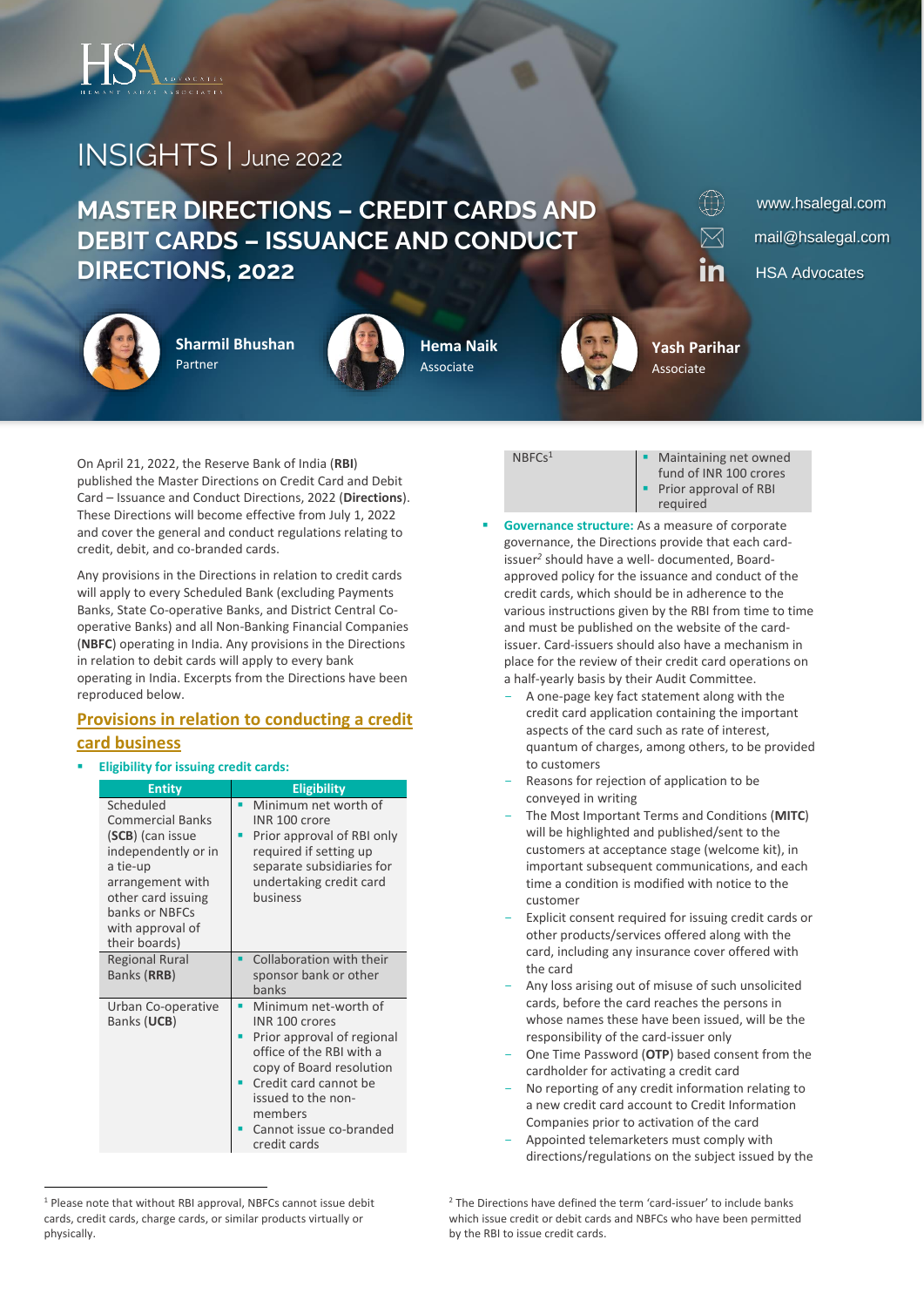Telecom Regulatory Authority of India (**TRAI**) from time to time while adhering to guidelines issued on Unsolicited Commercial Communications – National Customer Preference Register (**NCPR**)

- Specified hours (10 am to 7 pm) to contact customers
- Complete transparency in the conversion of credit card transactions to Equated Monthly Instalments (**EMI**s) by clearly indicating the principal, interest and upfront discount provided by the merchant/card-issuer (to make it no cost), prior to the conversion, and the same will also be separately indicated in the credit card bill/statement
- **Types of credit cards:** 
	- Card-issuers may issue credit cards/charge cards and add-on cards to individuals for personal use as well as issue business credit cards (charge cards, corporate credit cards or by linking a credit facility such as overdraft/cash credit) with add-on cards to business entities/individuals for business expenses
- **Closure of credit cards:**
	- Closure requests to be honored in 7 working days, subiect to payment of all dues by the cardholder; failure to meet timeline will result in a penalty of INR 500 for every day of delay, which is payable to the customer, till the closure of the account provided there is no outstanding in the account
	- Cardholder will be immediately notified about the closure through email, SMS, etc.
	- Closure process to be initiated upon non-usage for more than 1 year, after intimating the cardholder

### ▪ **Interest rates and other charges:**

- Card-issuers will be guided by instructions on interest rate on advances issued by RBI, as amended from time to time
- Interest charged will be justifiable having regard to the cost incurred and the extent of return that could be reasonably expected by the card-issuer
- The card-issuers will publicize through their website and other means, the interest rates charged to various categories of customers, and indicate upfront the methodology of calculation of finance charges with illustrative examples
- A credit card account will be reported as 'past due' or penal charges levied, if any, only when the account remains 'past due' for more than three days
- There will not be any hidden charges while issuing credit cards free of charge
- **Billing:**
	- Card-issuers to ensure no delay in sending/dispatching/emailing bills/statements and that the customer has sufficient number of days (at least one fortnight) for making payment before the interest starts getting charged
	- In case, a cardholder protests any bill, the cardissuer will provide explanation and, wherever applicable, documentary evidence will be provided to the cardholder within a maximum period of 30 days from the date of complaint
	- No charges will be levied on transactions disputed as 'fraud' until the dispute is resolved
	- Cardholders will be provided a one-time option to modify the billing cycle

#### ▪ **Issue of unsolicited facilities:**

- Explicit consent required for offering unsolicited loans or other credit facilities
- No unilateral upgradation of credit cards and enhancement of credit limits
- Explicit consent required whenever there is/are any change/s in terms and conditions
- **Reporting to Credit Information Companies (CICs):** 
	- Card-issuer will explicitly bring to the notice of the customer that such information is being provided in terms of the Credit Information Companies (Regulation) Act, 2005
	- In the event the customer settles his/her dues after having been reported as defaulter, the cardissuer will update the status within 30 days from the date of settlement
	- In cases of dispute, disclosure/release of information will be made only after the dispute is settled

#### ▪ **Customer conduct:**

- In the matter of recovery of dues, card-issuers will ensure that they, as well as their agents, adhere to the Fair Practices Code for lenders
- Card-issuers will ensure that their third-party agencies for debt collection refrain from actions that could damage their integrity and reputation and observe strict customer confidentiality
- Name and contact details of the recovery agent to be provided to the cardholder immediately upon assigning the agent
- Card-issuers will ensure that their employees/agents do not indulge in mis-selling of credit cards by providing incomplete or incorrect information to the customers, prior to the issuance of a credit card

### **Issue of debit cards by banks**

- Banks will formulate a comprehensive issuance policy with the approval of their Boards and issue debit cards to their customers in accordance with this policy
- Prior approval of the RBI is not necessary for banks desirous of issuing debit cards to their customers
- Debit cards will only be issued to customers having savings bank/current accounts
- No bank will issue debit cards to cash credit/loan account holders
- Banks will not force a customer to avail debit card facility and will not link issuance of debit card to availing of any other facility from the bank
- SCBs (other than RRBs) may issue other form factors in place of a plastic debit card such as wearables after obtaining explicit consent from the customer
- Banks will provide options for disabling or blocking the form factor through mobile banking, internet banking, SMS, IVR or any other mode
- **Co-branding arrangements:**
	- Prior approval of the RBI is not necessary for issuance of co-branded debit cards/co-branded prepaid cards by banks; however, UCBs will not issue debit/credit cards in tie-up with other nonbank entities
	- The co-branding partner will not advertise/market the co-branded card as its own product
	- Card-issuers will carry out due diligence in respect of the co-branding partner entity with which they